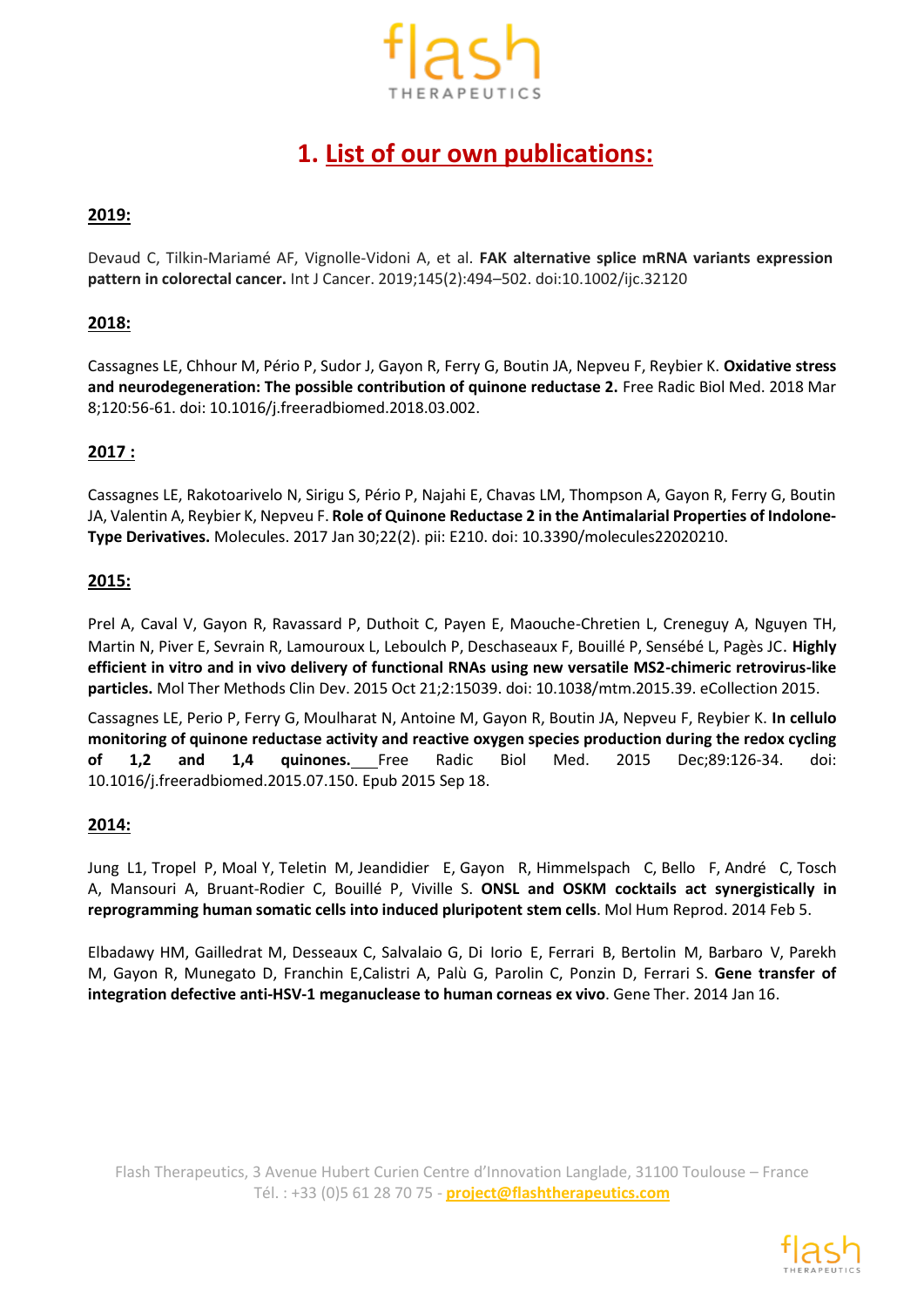

# **2013:**

[Yang](http://www.ncbi.nlm.nih.gov/pubmed?term=Yang%20G%5BAuthor%5D&cauthor=true&cauthor_uid=23870169) G1, [Si-Tayeb](http://www.ncbi.nlm.nih.gov/pubmed?term=Si-Tayeb%20K%5BAuthor%5D&cauthor=true&cauthor_uid=23870169) K, [Corbineau](http://www.ncbi.nlm.nih.gov/pubmed?term=Corbineau%20S%5BAuthor%5D&cauthor=true&cauthor_uid=23870169) S, [Vernet](http://www.ncbi.nlm.nih.gov/pubmed?term=Vernet%20R%5BAuthor%5D&cauthor=true&cauthor_uid=23870169) R[, Gayon](http://www.ncbi.nlm.nih.gov/pubmed?term=Gayon%20R%5BAuthor%5D&cauthor=true&cauthor_uid=23870169) R, [Dianat](http://www.ncbi.nlm.nih.gov/pubmed?term=Dianat%20N%5BAuthor%5D&cauthor=true&cauthor_uid=23870169) N[, Martinet](http://www.ncbi.nlm.nih.gov/pubmed?term=Martinet%20C%5BAuthor%5D&cauthor=true&cauthor_uid=23870169) C, [Clay](http://www.ncbi.nlm.nih.gov/pubmed?term=Clay%20D%5BAuthor%5D&cauthor=true&cauthor_uid=23870169) D, [Goulinet-Mainot](http://www.ncbi.nlm.nih.gov/pubmed?term=Goulinet-Mainot%20S%5BAuthor%5D&cauthor=true&cauthor_uid=23870169) [S,](http://www.ncbi.nlm.nih.gov/pubmed?term=Goulinet-Mainot%20S%5BAuthor%5D&cauthor=true&cauthor_uid=23870169) [Tachdjian](http://www.ncbi.nlm.nih.gov/pubmed?term=Tachdjian%20G%5BAuthor%5D&cauthor=true&cauthor_uid=23870169) G, [Tachdjian](http://www.ncbi.nlm.nih.gov/pubmed?term=Tachdjian%20G%5BAuthor%5D&cauthor=true&cauthor_uid=23870169) G, [Burks](http://www.ncbi.nlm.nih.gov/pubmed?term=Burks%20D%5BAuthor%5D&cauthor=true&cauthor_uid=23870169) D, [Vallier](http://www.ncbi.nlm.nih.gov/pubmed?term=Vallier%20L%5BAuthor%5D&cauthor=true&cauthor_uid=23870169) L, [Bouillé](http://www.ncbi.nlm.nih.gov/pubmed?term=Bouill%C3%A9%20P%5BAuthor%5D&cauthor=true&cauthor_uid=23870169) [P,Dubart-Kupperschmitt](http://www.ncbi.nlm.nih.gov/pubmed?term=Dubart-Kupperschmitt%20A%5BAuthor%5D&cauthor=true&cauthor_uid=23870169) A, [Weber](http://www.ncbi.nlm.nih.gov/pubmed?term=Weber%20A%5BAuthor%5D&cauthor=true&cauthor_uid=23870169) A. **Integrationdeficient lentivectors: an effective strategy to purify and differentiate human embryonic stem cell-derived hepatic progenitors**. BMC [Biol. 2](http://www.ncbi.nlm.nih.gov/pubmed/23870169)013 Jul 19;11:86.

### **2003:**

Baldeschi C, Gache Y, Rattenholl A, Bouillé P, Danos O, Ortonne JP, Bruckner-Tuderman L, Meneguzzi G. **Genetic correction of canine dystrophic epidermolysis bullosa mediated by retroviral vectors.** Hum. Mol. Genet., 2003, **12** (15):1897-1905.

#### **2001:**

Martinez-Arca S, Coco S, Mainguy G, Schenk U, Alberts P, Bouillé P, Mezzina M, Prochiantz A, Matteoli M, Louvard D, Galli T. **A common exocytotic mechanism mediates axonal and dendritic outgrowth**. J Neurosci., 2001, **21** (11): 3830-3838.

#### **2000:**

Cottard V, Mulleman D, Bouille P, Mezzina M, Boissier MC, Bessis N. **Adeno-associated virus-mediated delivery ofIL-4 prevents collagen-induced arthritis.** Gene Ther., 2000, **7** (22):1930-1939.

#### **1999:**

Piéroni L, Bouillé P, Auclair C, Guillosson JJ, Nafziger J. **Early steps of replication of moloney murine leukemia virus in resting lymphocytes.** Virology, 1999, **262** (2):408-415.

Bouillé P, Subra F, Mouscadet JF, Auclair C. **Antisense-mediated repression of DNA topoisomerase II expression leads to an impairment of HIV-1 replicative cycle.** J. Mol. Biol., 1999, **285** (3): 945-954.

#### **1995:**

Bouillé P, Subra F, Goulaouic H, Carteau S, Auclair C. **Impairment of Moloney murine leukemia virus integration in a cell line underexpressing DNA topoisomerase II.** Cancer Res., 1995, **55** (14): 3211-3217. February 2014

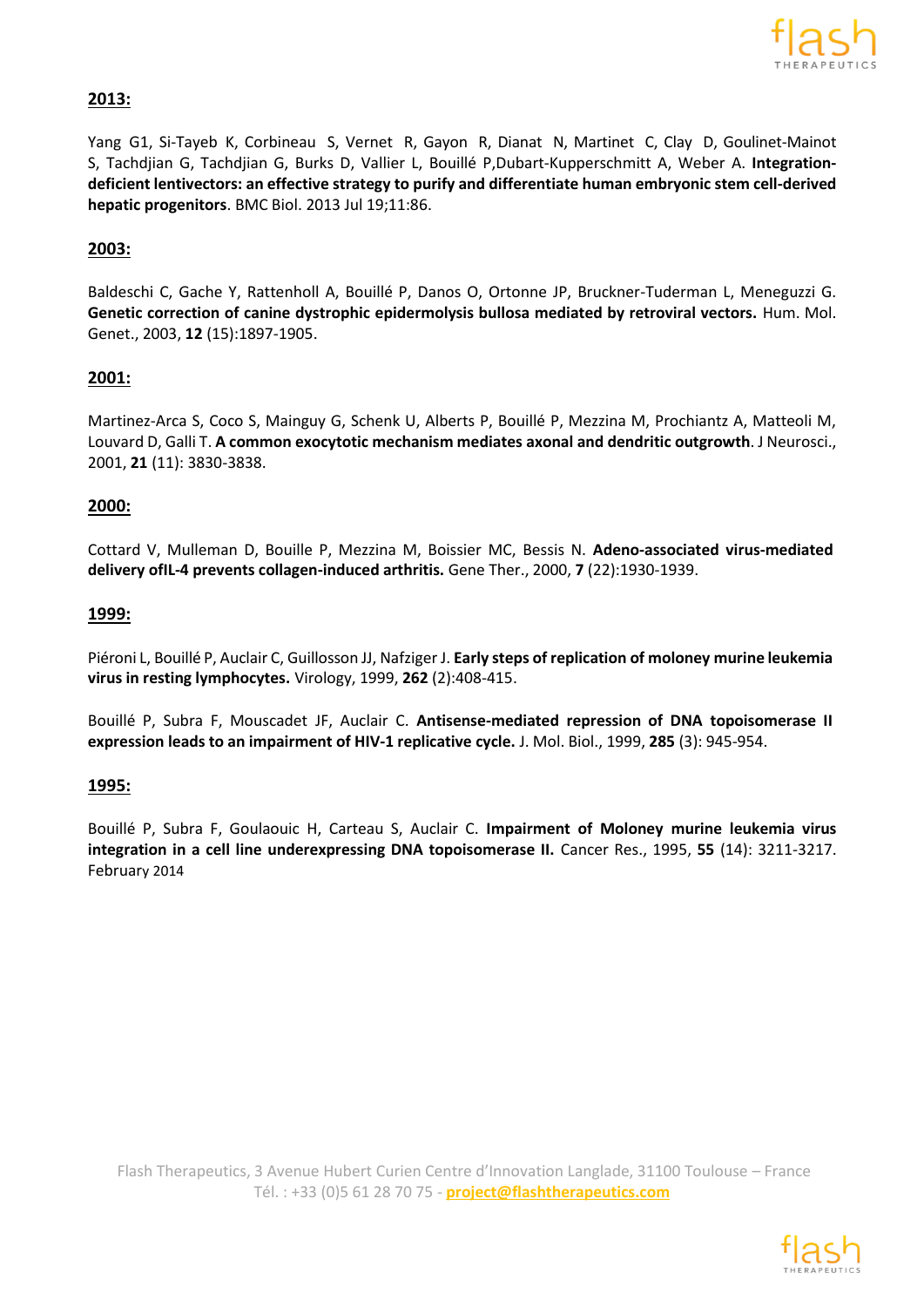

# **2. List of publications quoting Vectalys's or Flash Therapeutics' products:**

# **2021:**

Sacha Salameh, Nicolas Tissot, Kevin Cache, Joaquim Lima , Itaru Suzuki , Paulo André Marinho, Maité Rielland, Jérémie Soeur, Shoji Takeuchi, Stéphane Germain and Lionel Breton. **A perfusable vascularized fullthicknessskin model for potential topical and systemic applications.** Biofabrication. 2021 May 14;13(3). doi: 10.1088/1758-5090/abfca8.

Hugo Oliveira, Chantal Médina, Marie-Laure Stachowicz, Bruno Paiva dos Santos, Lise Chagot, Nathalie Dusserre, Jean-Christophe Fricain. **Extracellular matrix (ECM)-derived bioinks designed to foster vasculogenesis and neurite outgrowth: Characterization and bioprinting**. Bioprinting, Volume 22, 2021,e00134,doi.org/10.1016/j.bprint.2021.e00134.

Chhour M, Perio P, Gayon R, Ternet-Fontebasso H, Ferry G, Nepveu F, Boutin JA, Sudor J, Reybier K.Chhour M, et al. **Association of NQO2 With UDP-Glucuronosyltransferases Reduces Menadione Toxicity in Neuroblastoma Cells**. Front Pharmacol. 2021 May 10;12:660641. doi: 10.3389/fphar.2021.660641. eCollection 2021.Front Pharmacol. 2021. PMID: 34040527.

#### **2020:**

El-Khoury, F., Bignon, J. & Martin, JR. **Jouvence, a new human snoRNA involved in the control of cell proliferation**. BMC Genomics 21, 817 (2020)[. https://doi.org/10.1186/s12864-020-07197-3](https://doi.org/10.1186/s12864-020-07197-3)

Blanca Morales Rodriguez, et al. **Activation of sarcolipin expression and altered calcium cycling in LMNA cardiomyopathy.** Biochemistry and Biophysics Reports, volume 22, 2020, 100767, https://doi.org/10.1016/j.bbrep.2020.100767.

Browning, James R et al. **A 3D biofabricated cutaneous squamous cell carcinoma tissue model with multichannel confocal microscopy imaging biomarkers to quantify antitumor effects of chemotherapeutics in tissue**. Oncotarget vol. 11,27 2587-2596. 7 Jul. 2020, doi:10.18632/oncotarget.27570

Guyon C, Jmari N, Padonou F, et al. **Aire-dependent genes undergo Clp1-mediated 3'UTR shortening associated with higher transcript stability in the thymus**. Under revision; doi: [10.1101/837880](https://doi.org/10.1101/837880)

Ho, Y.K., Too, H.P. **Development of a laboratory scalable process for enhancing lentivirus production by transient transfection of HEK293 adherent cultures**. Gene Ther 27, 482–494 (2020). https://doi.org/10.1038/s41434-020-0152-x

Flash Therapeutics, 3 Avenue Hubert Curien Centre d'Innovation Langlade, 31100 Toulouse – France Tél. : +33 (0)5 61 28 70 75 - **project@flashtherapeutics.com**

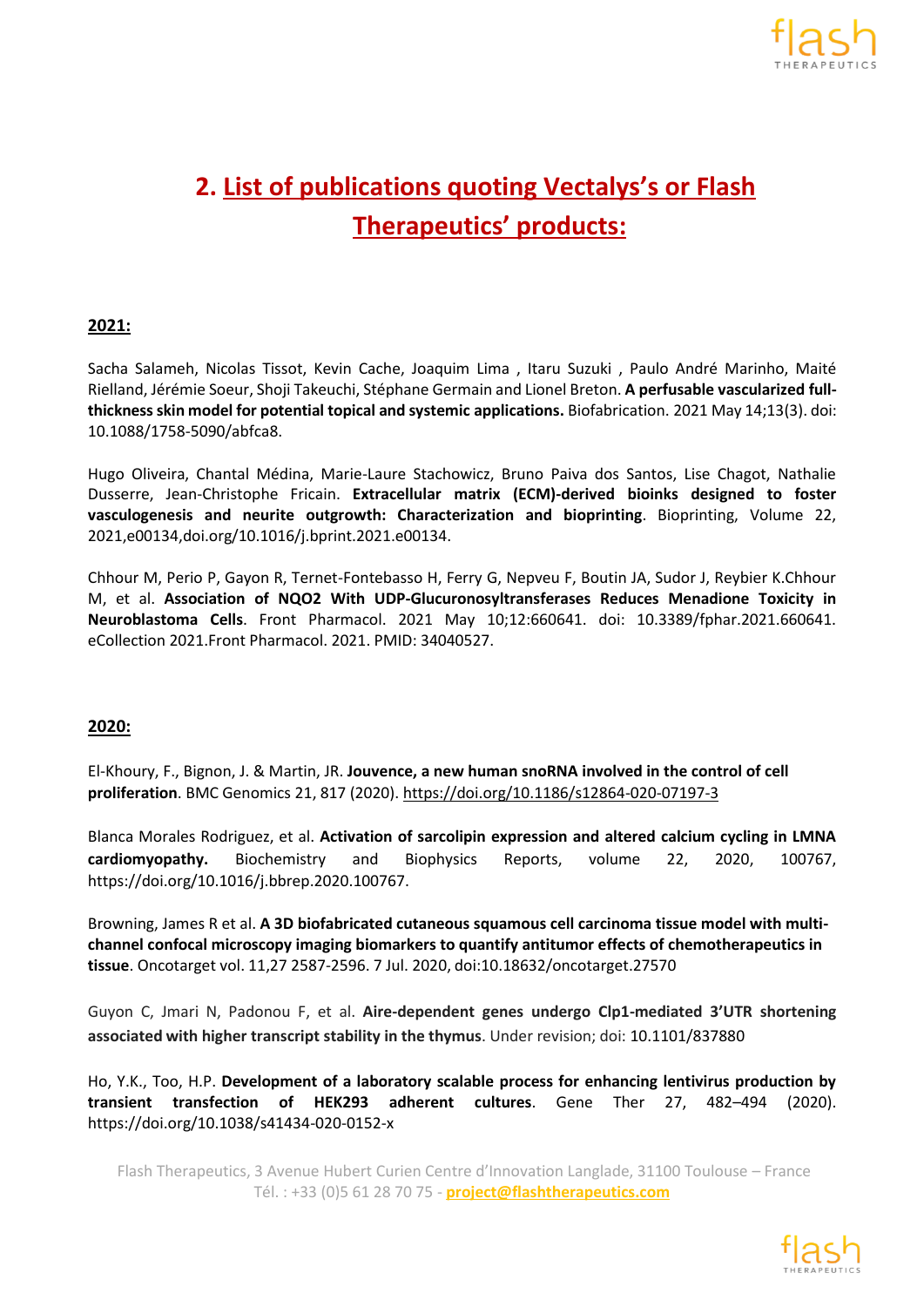

[Richard Proust, e](https://pubmed.ncbi.nlm.nih.gov/?term=Proust%2BR&cauthor_id=32381102)t al. **Cord blood-endothelial colony forming cells are immunotolerated and participate at post-ischemic angiogenesis in an original dorsal chamber immunocompetent mouse model**. Stem Cell Res Ther. 2020 May 7;11(1):172. doi: 10.1186/s13287-020-01687-7.

Kosyakova, N., Kao, D.D., Figetakis, M. et al. **Differential functional roles of fibroblasts and pericytes in the formation of tissue-engineered microvascular networks in vitro**. npj Regen Med 5, 1 (2020). https://doi.org/10.1038/s41536-019-0086-3

Ayan B, Heo DN, et al. **Aspiration-assisted bioprinting for precise positioning of biologics**. Sci Adv. 2020 Mar 6;6(10):eaaw5111. doi: 10.1126/sciadv.aaw5111.

# **2019:**

Vasseur L, Cens T, Wagner R, et al. **Importance of the Choice of a Recombinant System to Produce Large Amounts of Functional Membrane Protein hERG**. Int. J. Mol. Sci. 2019, 20, 3181.

Arfaoui A, Claire Rioualen C, Azzoni V, et al. **A genome‐wide RNAi screen reveals essential therapeutic targets of breast cancer stem cells** EMBO Mol Med 2019 Sep 11: e9930

Fortunel NO, Chadli L, Coutier J et al. **KLF4 inhibition promotes the expansion of keratinocyte precursors from adult human skin and of embryonic-stem-cell-derived keratinocytes.** Nat Biomed Eng 2019 Oct 21. doi:10.1038/s41551-019-0464-6

Fortunel NO, Bouissou-Cadio E, Coutier,J et al. **Iterative Three-Dimensional Epidermis Bioengineering and Xenografting to Assess Long-Term Regenerative Potential in Human Keratinocyte Precursor Cells**. Methods in Molecular Biology. Humana Press 2019 Jul 1-13. [doi: 10.1007/7651\\_2019\\_250](https://doi.org/10.1007/7651_2019_250)

Le Vée, M, Bacle, A, Bruyere, A, Fardel, O. **Neonicotinoid pesticides poorly interact with human drug transporters.** J Biochem Mol Toxicol. 2019 Jul; 33:e22379 doi :10.1002/jbt.22379

Vlach M, Quesnot N, Dubois-Pot-Schneider H, et al. **Cytochrome P450 1A1/2, 2B6 and 3A4 HepaRG Cell-Based Biosensors to Monitor Hepatocyte Differentiation, Drug Metabolism and Toxicity**. Sensors 2019, 19(10) May, 2245.

[Paindelli](https://www.sciencedirect.com/science/article/pii/S0142961219300468?via%3Dihub&!) C, [Navone](https://www.sciencedirect.com/science/article/pii/S0142961219300468?via%3Dihub&!) N, Logothetis C, [Friedl](https://www.sciencedirect.com/science/article/pii/S0142961219300468?via%3Dihub&!) P, [Dondossola](https://www.sciencedirect.com/science/article/pii/S0142961219300468?via%3Dihub&!) E. **Engineered bone for probing organotypic growth and therapy response of prostate cancer tumoroids in vitro.** Biomaterials, Volume 197, March 2019, 296- 304. doi: [10.1016/j.biomaterials.2019.01.027](https://doi.org/10.1016/j.biomaterials.2019.01.027)

Borot F, Wang H, Ma Y, Jafarov T, Raza A, Mahmood Ali A, and Mukherjee S. **Gene-edited stem cells enable CD33-directed immune therapy for myeloid malignancies**. Proceedings of the National Academy of Sciences May 2019, 201819992; DOI:10.1073/pnas.1819992116.

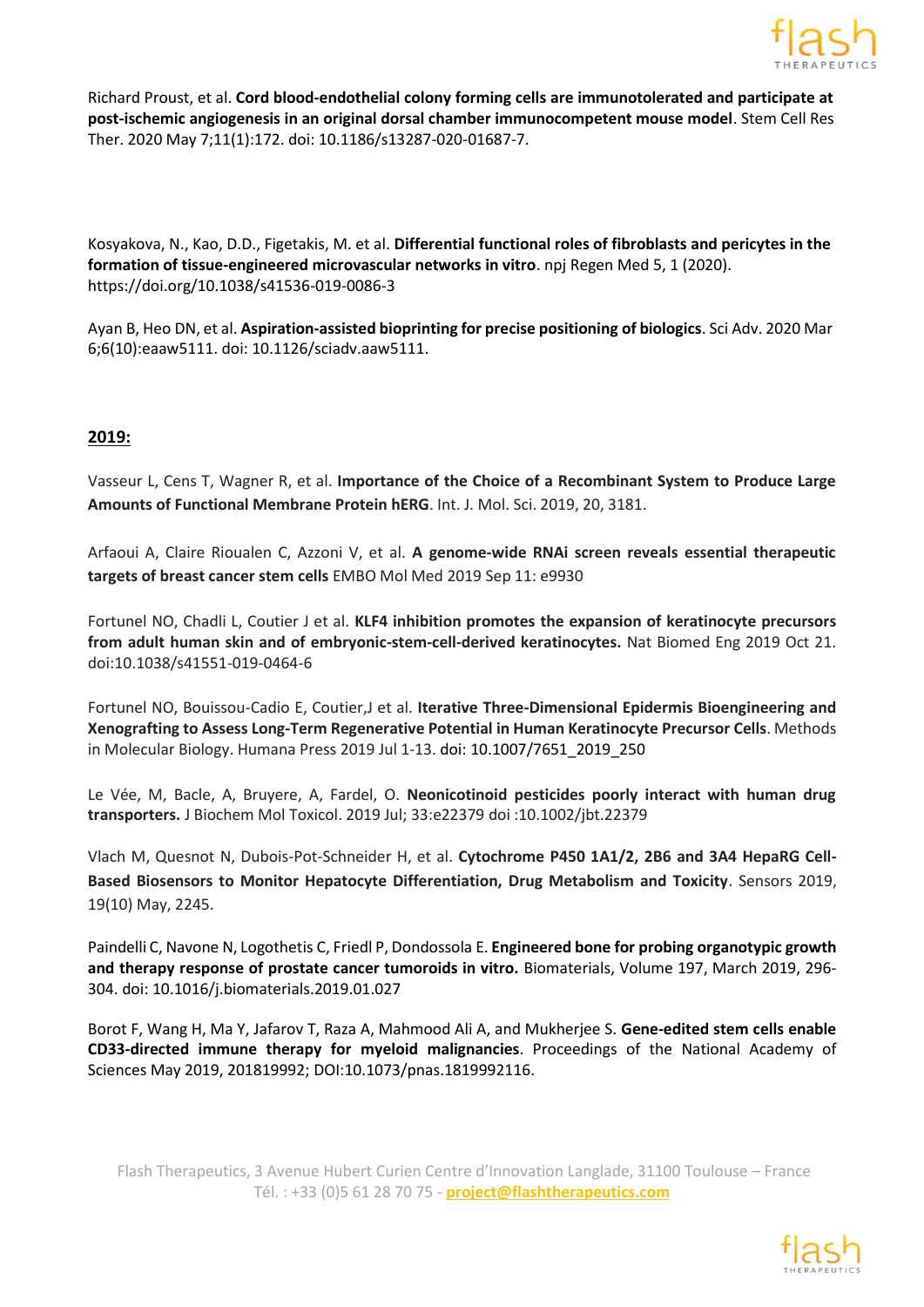

Xi Wen, Xuehua Xu, Wenxiang Sun, et al. **G-protein–coupled formyl peptide receptors play a dual role in neutrophil chemotaxis and bacterial phagocytosis** Molecular Biology of the Cell 2019 Jan 30:3, 346-356

#### **2018:**

Dyczynskia M., Yuab Y., Otrockac M., Parpal S., et al. **Targeting autophagy by small molecule inhibitors of vacuolar protein sorting 34 (Vps34) improves the sensitivity of breast cancer cells to Sunitinib.** Science Direct, 2018 October, Volume 435, Pages 32-43. https://doi.org/10.1016/j.canlet.2018.07.028

Quesnot, N., Bucher, S., Gade, C. et al. **Production of chlorzoxazone glucuronides via cytochrome P4502E1 dependent and independent pathways in human hepatocytes.** Arch Toxicol (2018) 92: 3077. https://doi.org/10.1007/s00204-018-2300-2

#### **2017:**

Gautron A-S, Juillerat A, Guyot V, Filhol J-M, Dessez E, Duclert A, Duchateau P, Poirot L, **Fine and predictable tuning of TALEN gene editing targeting for improved T-cell adoptive immunotherapy**, Molecular Therapy: Nucleic Acid (2017), doi: 10.1016/j.omtn.2017.10.005.

[Katia Sayyed, Marc Le Vee, Ziad Abdel-Razzak, Olivier Fardel.](http://www.sciencedirect.com/science/article/pii/S0887233317301637) **Inhibition of organic anion transporter (OAT) activity by cigarette smoke condensate.** Toxicol In Vitro. 2017 Jun 16. pii: S0887-2333(17)30163-7. doi: 10.1016/j.tiv.2017.06.014.

Esquerré M, Momot M, Goubier A, Gonindard C, Leung-Theung-Long S, Misseri Y, Bissery MC. **GTL001 and bivalent CyaA-based therapeutic vaccine strategies against human papillomavirus and other tumorassociated antigens induce effector and memory T-cell responses that inhibit tumor growth.** Vaccine. 2017 Mar 13;35(11):1509-1516. doi: 10.1016/j.vaccine.2017.01.074. Epub 2017 Feb 10.

Lisa Chedik, Arnaud Bruyere, Marc Le Vee, Bruno Stieger, Claire Denizot, Yannick Parmentier, Sophie Potin, Olivier Fardel (2017). **Inhibition of Human Drug Transporter Activities by the Pyrethroid Pesticides Allethrin and Tetramethrin.** January 18, 2017 doi.10.1371 [journal.pone.0169480](http://dx.doi.org/10.1371/journal.pone.0169480)

Francesca Stillitano, Jens Hansen, Chi-Wing Kong, Ioannis Karakikes, Christian Funck-Brentano, Lin Geng, Stuart Scott, Stephan Reynier, Ma Wu, Yannick Valogne, Carole Desseaux, Joe-Elie Salem, Dorota Jeziorowska, Noel Zahr, Ronald Li, Ravi Iyengar, Roger J Hajjar, Jean-Se´ bastien Hulot (2017). **Modeling susceptibility to drug-induced long QT with a panel of subject-specific induced pluripotent stem cells**. eLife 2017;6:e19406

Cassagnes, L.-E.; Rakotoarivelo, N.; Sirigu, S.; Pério, P.; Najahi, E.; Chavas, L.M.G.; Thompson, A.; Gayon, R.; Ferry, G.; Boutin, J.A.; Valentin, A.; Reybier, K.; Nepveu, F. **Role of Quinone Reductase 2 in the Antimalarial Properties of Indolone-Type Derivatives.** *Molecules* 2017, *22*, 210.

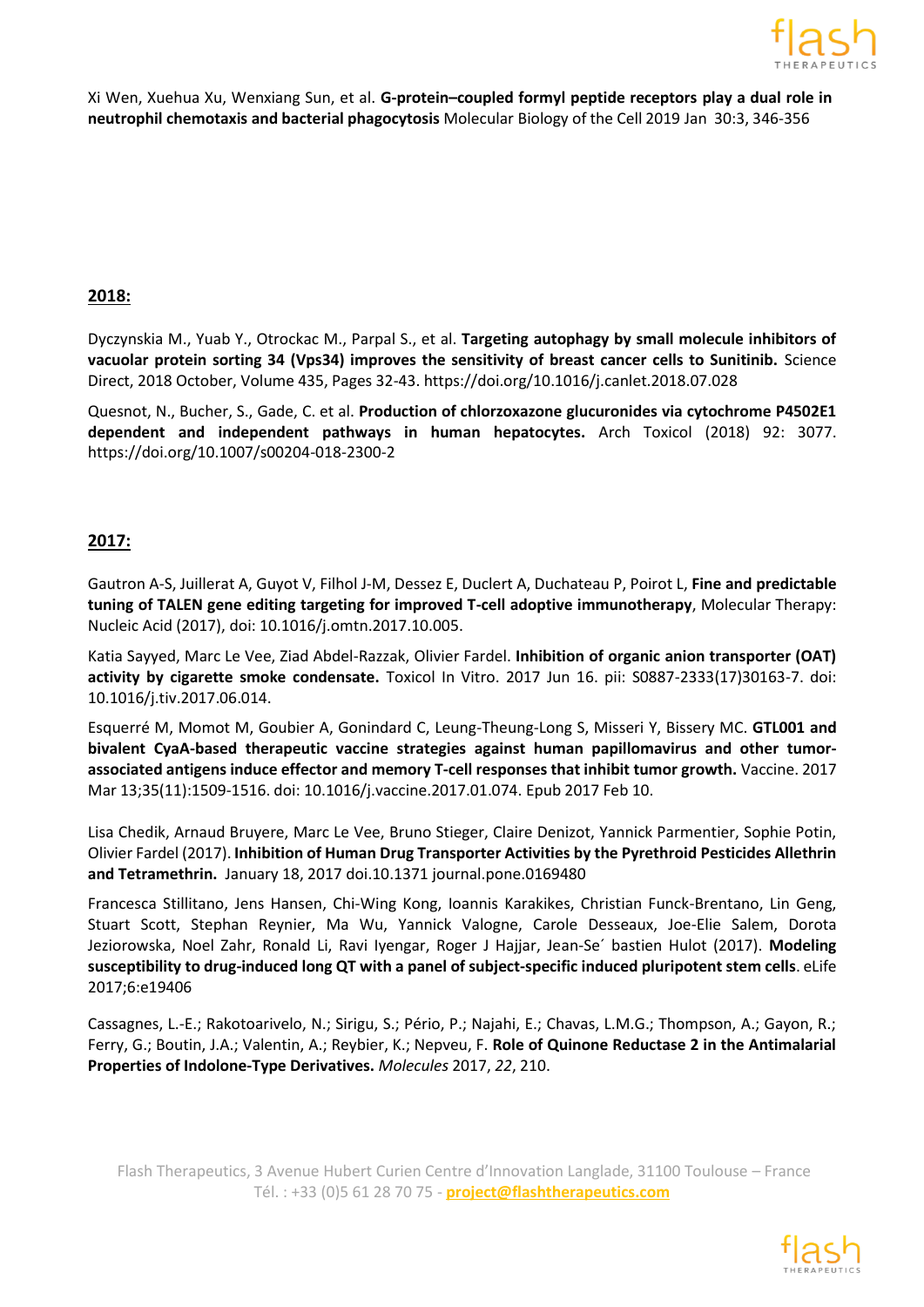

Anita Chalasani, Kyungmin Ji, Mansoureh Sameni, Samia H. Mazumder, Yong Xu, Kamiar Moin, Bonnie F. Sloane. **Live-Cell Imaging of Protease Activity: Assays to Screen Therapeutic Approaches.** Springer New York 2017, pp 215-225, DOI 10.1007/978-1-4939-6850-3\_16.

#### **2016:**

Chennoufi, R., Bougherara, H., Gagey-Eilstein, N., Dumat, B., Henry, E., Subra, F., ... & Deprez, E. (2016). **Mitochondria-targeted Triphenylamine Derivatives Activatable by Two-Photon Excitation for Triggering and Imaging Cell Apoptosis.** Scientific Reports, 6, 21458.

Siller R, Naumovska E, Mathapati S, Lycke M, Greenhough S, Sullivan GJ. **Development of a rapid screen for the endodermal differentiation potential of human pluripotent stem cell lines.** Sci Rep. 2016 Nov 22;6:37178. doi: 10.1038/srep37178.

Bruyere, C. Hubert, M. Le Vee, L. Chedik, K. Sayyed et al. **[Inhibition of SLC drug transporter activities by](https://hal-univ-rennes1.archives-ouvertes.fr/hal-01467545) [environmental](https://hal-univ-rennes1.archives-ouvertes.fr/hal-01467545) bisphenolsA.** Toxicology in Vitro, 2017, 40, pp.34--44.

Massart, R., Mignon, V., Stanic, J., Munoz‐Tello, P., Becker, J. A., Kieffer, B. L., ... & Diaz, J. (2016). **Developmental and adult expression patterns of the G protein‐coupled receptor GPR88 in the rat: Establishment of a dual nuclear‐cytoplasmic localization.** Journal of Comparative Neurology.

Rossi, M., Massai, L., Diamanti, D., Fiengo, P., De Rosa, A., Magrini, R., ... & Pilli, E. (2016). **Multimodal molecular imaging system for pathway-specific reporter gene expression.** European Journal of Pharmaceutical Sciences

Guillevic, O., Ferratge, S., Pascaud, J., Driancourt, C., Boyer-Di-Ponio, J., & Uzan, G. (2016). **A Novel Molecular and Functional Stemness Signature Assessing Human Cord Blood-Derived Endothelial Progenitor Cell Immaturity.** PLOS ONE, 11(4), e0152993.

Rouhani FJ, Nik-Zainal S, Wuster A, Li Y, Conte N, et al. (2016) **Mutational History of a Human Cell Lineage from Somatic to Induced Pluripotent Stem Cells.** PLoS Genet 12(4): e1005932. doi: 10.1371/journal.pgen.1005932

#### **2015:**

[Prel](https://www.ncbi.nlm.nih.gov/pubmed/?term=Prel%20A%5BAuthor%5D&cauthor=true&cauthor_uid=26528487) A, [Caval](https://www.ncbi.nlm.nih.gov/pubmed/?term=Caval%20V%5BAuthor%5D&cauthor=true&cauthor_uid=26528487) V, [Gayon](https://www.ncbi.nlm.nih.gov/pubmed/?term=Gayon%20R%5BAuthor%5D&cauthor=true&cauthor_uid=26528487) R, [Ravassard](https://www.ncbi.nlm.nih.gov/pubmed/?term=Ravassard%20P%5BAuthor%5D&cauthor=true&cauthor_uid=26528487) P, [Duthoit](https://www.ncbi.nlm.nih.gov/pubmed/?term=Duthoit%20C%5BAuthor%5D&cauthor=true&cauthor_uid=26528487) C, [Payen](https://www.ncbi.nlm.nih.gov/pubmed/?term=Payen%20E%5BAuthor%5D&cauthor=true&cauthor_uid=26528487) E, [Maouche-Chretien](https://www.ncbi.nlm.nih.gov/pubmed/?term=Maouche-Chretien%20L%5BAuthor%5D&cauthor=true&cauthor_uid=26528487) L, [Creneguy](https://www.ncbi.nlm.nih.gov/pubmed/?term=Creneguy%20A%5BAuthor%5D&cauthor=true&cauthor_uid=26528487) A, [Nguyen](https://www.ncbi.nlm.nih.gov/pubmed/?term=Nguyen%20TH%5BAuthor%5D&cauthor=true&cauthor_uid=26528487) [TH,](https://www.ncbi.nlm.nih.gov/pubmed/?term=Nguyen%20TH%5BAuthor%5D&cauthor=true&cauthor_uid=26528487) [Martin N,](https://www.ncbi.nlm.nih.gov/pubmed/?term=Martin%20N%5BAuthor%5D&cauthor=true&cauthor_uid=26528487) [Piver E,](https://www.ncbi.nlm.nih.gov/pubmed/?term=Piver%20E%5BAuthor%5D&cauthor=true&cauthor_uid=26528487) [Sevrain R,](https://www.ncbi.nlm.nih.gov/pubmed/?term=Sevrain%20R%5BAuthor%5D&cauthor=true&cauthor_uid=26528487) [Lamouroux L,](https://www.ncbi.nlm.nih.gov/pubmed/?term=Lamouroux%20L%5BAuthor%5D&cauthor=true&cauthor_uid=26528487) [Leboulch P,](https://www.ncbi.nlm.nih.gov/pubmed/?term=Leboulch%20P%5BAuthor%5D&cauthor=true&cauthor_uid=26528487) [Deschaseaux F,](https://www.ncbi.nlm.nih.gov/pubmed/?term=Deschaseaux%20F%5BAuthor%5D&cauthor=true&cauthor_uid=26528487) [Bouillé P,](https://www.ncbi.nlm.nih.gov/pubmed/?term=Bouill%C3%A9%20P%5BAuthor%5D&cauthor=true&cauthor_uid=26528487) [Sensébé L,](https://www.ncbi.nlm.nih.gov/pubmed/?term=Sens%C3%A9b%C3%A9%20L%5BAuthor%5D&cauthor=true&cauthor_uid=26528487) [Pagès JC](https://www.ncbi.nlm.nih.gov/pubmed/?term=Pag%C3%A8s%20JC%5BAuthor%5D&cauthor=true&cauthor_uid=26528487) (2015). **Highly efficient in vitro and in vivo delivery of functional RNAs using new versatile MS2-chimeric retrovirus-like particles.** Mol Ther [Methods](https://www.ncbi.nlm.nih.gov/pubmed/26528487) Clin Dev. 2015 Oct 21; 2:15039. doi: 10.1038/mtm.

Tolosa L, Caron J, Hannoun Z, Antoni M, López S, Burks D, Castell JV, Weber A, Gomez-Lechon MJ, Dubart-Kupperschmitt A. **[Transplantation of hESC-derived hepatocytes protects mice from liver injury.](https://www.ncbi.nlm.nih.gov/pubmed/26652177)** Stem Cell Res Ther. 2015 Dec 12;6:246. doi: 10.1186/s13287-015-0227-6.

Flash Therapeutics, 3 Avenue Hubert Curien Centre d'Innovation Langlade, 31100 Toulouse – France Tél. : +33 (0)5 61 28 70 75 - **project@flashtherapeutics.com**

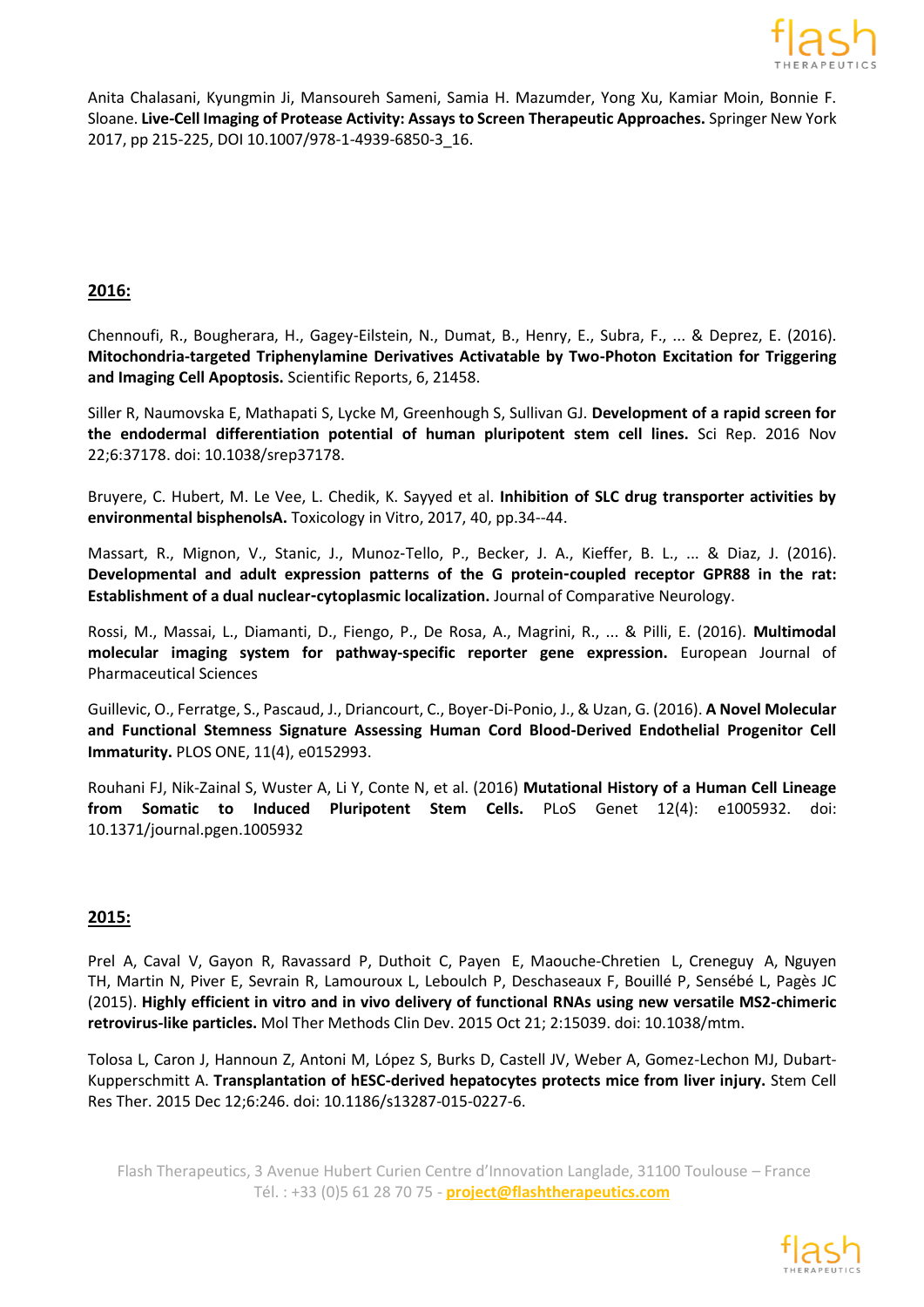

Mayati, A., Bruyere, A., Moreau, A., Jouan, E., Denizot, C., Parmentier, Y., & Fardel, O. (2015). **Protein Kinase C-Independent Inhibition of Organic Cation Transporter 1 Activity by the Bisindolylmaleimide Ro 31-8220**. PloS one, 10(12).

Laurent Poirot, Brian Philip, Cécile Schiffer Mannioui, Diane Le Clerre, Isabelle Chion-Sotinel, Sophie Derniame, Pierrick Potrel, Cécile Bas, Laetitia Lemaire, Roman Galetto, Céline Lebuhotel, Justin Eyquem, Gordon Weng-Kit Cheung, Aymeric Duclert, Agnès Gouble, Sylvain Arnould, Karl Peggs, Martin Pule, Andrew M. Scharenberg, and Julianne Smith **Multiplex genome edited T-cell manufacturing platform for "off-theshelf" adoptive T-cell immunotherapies.** July 16, 2015; Article number: DOI: 10.1158/0008-5472.CAN-14- 3321

[Chiara Bonfanti,](http://www.nature.com/ncomms/2015/150309/ncomms7364/full/ncomms7364.html#auth-1) [Giuliana Rossi,](http://www.nature.com/ncomms/2015/150309/ncomms7364/full/ncomms7364.html#auth-2) [Francesco Saverio Tedesco,](http://www.nature.com/ncomms/2015/150309/ncomms7364/full/ncomms7364.html#auth-3) [Monica Giannotta,](http://www.nature.com/ncomms/2015/150309/ncomms7364/full/ncomms7364.html#auth-4) [Sara Benedetti,](http://www.nature.com/ncomms/2015/150309/ncomms7364/full/ncomms7364.html#auth-5) [Rossana](http://www.nature.com/ncomms/2015/150309/ncomms7364/full/ncomms7364.html#auth-6) [Tonlorenzi,](http://www.nature.com/ncomms/2015/150309/ncomms7364/full/ncomms7364.html#auth-6) [Stefania Antonini,](http://www.nature.com/ncomms/2015/150309/ncomms7364/full/ncomms7364.html#auth-7) [Giovanna Marazzi,](http://www.nature.com/ncomms/2015/150309/ncomms7364/full/ncomms7364.html#auth-8) [Elisabetta Dejana,](http://www.nature.com/ncomms/2015/150309/ncomms7364/full/ncomms7364.html#auth-9) [David Sassoon,](http://www.nature.com/ncomms/2015/150309/ncomms7364/full/ncomms7364.html#auth-10) [Giulio Cossu &](http://www.nature.com/ncomms/2015/150309/ncomms7364/full/ncomms7364.html#auth-11) [Graziella](http://www.nature.com/ncomms/2015/150309/ncomms7364/full/ncomms7364.html#auth-12) [Messina.](http://www.nature.com/ncomms/2015/150309/ncomms7364/full/ncomms7364.html#auth-12) **PW1/Peg3 expression regulates key properties that determine mesoangioblast stem cell competence.** Nature Communications, 2015, Article number: 6364 doi:10.1038/ncomms7364

[Anna-Claire Devlin,](http://www.nature.com/ncomms/2015/150112/ncomms6999/full/ncomms6999.html#auth-1) [Karen Burr,](http://www.nature.com/ncomms/2015/150112/ncomms6999/full/ncomms6999.html#auth-2) [Shyamanga Borooah,](http://www.nature.com/ncomms/2015/150112/ncomms6999/full/ncomms6999.html#auth-3) [Joshua D. Foster,](http://www.nature.com/ncomms/2015/150112/ncomms6999/full/ncomms6999.html#auth-4) [Elaine M. Cleary,](http://www.nature.com/ncomms/2015/150112/ncomms6999/full/ncomms6999.html#auth-5) [Imbisaat Geti,](http://www.nature.com/ncomms/2015/150112/ncomms6999/full/ncomms6999.html#auth-6) [Ludovic](http://www.nature.com/ncomms/2015/150112/ncomms6999/full/ncomms6999.html#auth-7) Vallier, [Christopher](http://www.nature.com/ncomms/2015/150112/ncomms6999/full/ncomms6999.html#auth-8) E. Shaw, [Siddharthan](http://www.nature.com/ncomms/2015/150112/ncomms6999/full/ncomms6999.html#auth-9) Chandran & [Gareth](http://www.nature.com/ncomms/2015/150112/ncomms6999/full/ncomms6999.html#auth-10) B. Miles. **Human iPSC-derived motoneurons harbouring TARDBP or C9ORF72 ALS mutations are dysfunctional despite maintaining viability.** Nature communications, Nature Communications 2015, Article number: 5999 doi:10.1038/ncomms/6999

[Christine](http://www.sciencedirect.com/science/article/pii/S0960076015001028) Barrault, Julien [Garnier,](http://www.sciencedirect.com/science/article/pii/S0960076015001028) Nathalie [Pedretti,](http://www.sciencedirect.com/science/article/pii/S0960076015001028) Sevda [Cordier-Dirikoc,](http://www.sciencedirect.com/science/article/pii/S0960076015001028) Emeline [Ratineau,](http://www.sciencedirect.com/science/article/pii/S0960076015001028) Alain [Deguercy,](http://www.sciencedirect.com/science/article/pii/S0960076015001028) [François-Xavier Bernard.](http://www.sciencedirect.com/science/article/pii/S0960076015001028) **Androgens induce sebaceous differentiation in sebocyte cells expressing a stable functional androgen receptor.** The Journal of Steroid [Biochemistry](http://www.sciencedirect.com/science/journal/09600760) and Molecular Biology doi:10.1016/j.jsbmb.2015.04.005

#### **2014:**

William E. Dowdle, Jane Nagel, Shanming Liu, Ellen Triantafellow, Suchithra Menon, Zuncai Wang, Ayako Honda, Ivan Cornella-Taracido, Edmund Harrington, Peter Fekkes, Hong Lei, Qing Fang, Mary Ellen Digan, Debra Burdick, Andrew F. Powers, Henry Wang, Dmitri Wiederschain, Jenny Kuerth, Philip Bergman, David Schwalb, Jason Thomas, Savuth Ugwonali, Fred Harbinski, John Tallarico, Christopher J. Wilson, Vic E. Myer, Jeffery A. Porter, Peter M. Finan, Mark A. Labow, Xiaohong Mao, Lawrence G. Hamann, Reginald A. Valdez, Thomas Nicholson, Markus Schirle, Erin P. Keaney & Leon O. Murphy. **Selective VPS34 inhibitor blocks autophagy and uncovers a role for NCOA4 in ferritin degradation and iron homeostasis in vivo.** Nature Cell Biology 16, 1069–1079 (2014) doi:10.1038/ncb3053

Lou Yan-Ru, Kanninen Liisa, Kuisma Tytti, Niklander Johanna, Noon Luke A., Burks Deborah, Urtti Arto, and Yliperttula Marjo. **The Use of Nanofibrillar Cellulose Hydrogel As a Flexible Three-Dimensional Model to Culture Human Pluripotent Stem Cells.** Stem Cells and Development. February 15, 2014, 23(4): 380-392. doi:10.1089/scd.2013.0314.

Foad Rouhani, Natsuhiko Kumasaka, Miguel Cardoso de Brito, Allan Bradley, Ludovic Vallier, Daniel Gaffney. **Genetic Background Drives Transcriptional Variation in Human Induced Pluripotent Stem Cells.** Published: June 5, 2014. DOI: 10.1371/journal.pgen.1004432

R Suspène, V Caval, M Henry, M S Bouzidi, S Wain-Hobson and J-P Vartanian. **Erroneous identification of APOBEC3-edited chromosomal DNA in cancer**. genomics British Journal of Cancer 110, 2615-2622 (13 May 2014) | doi:10.1038/bjc.2014.176

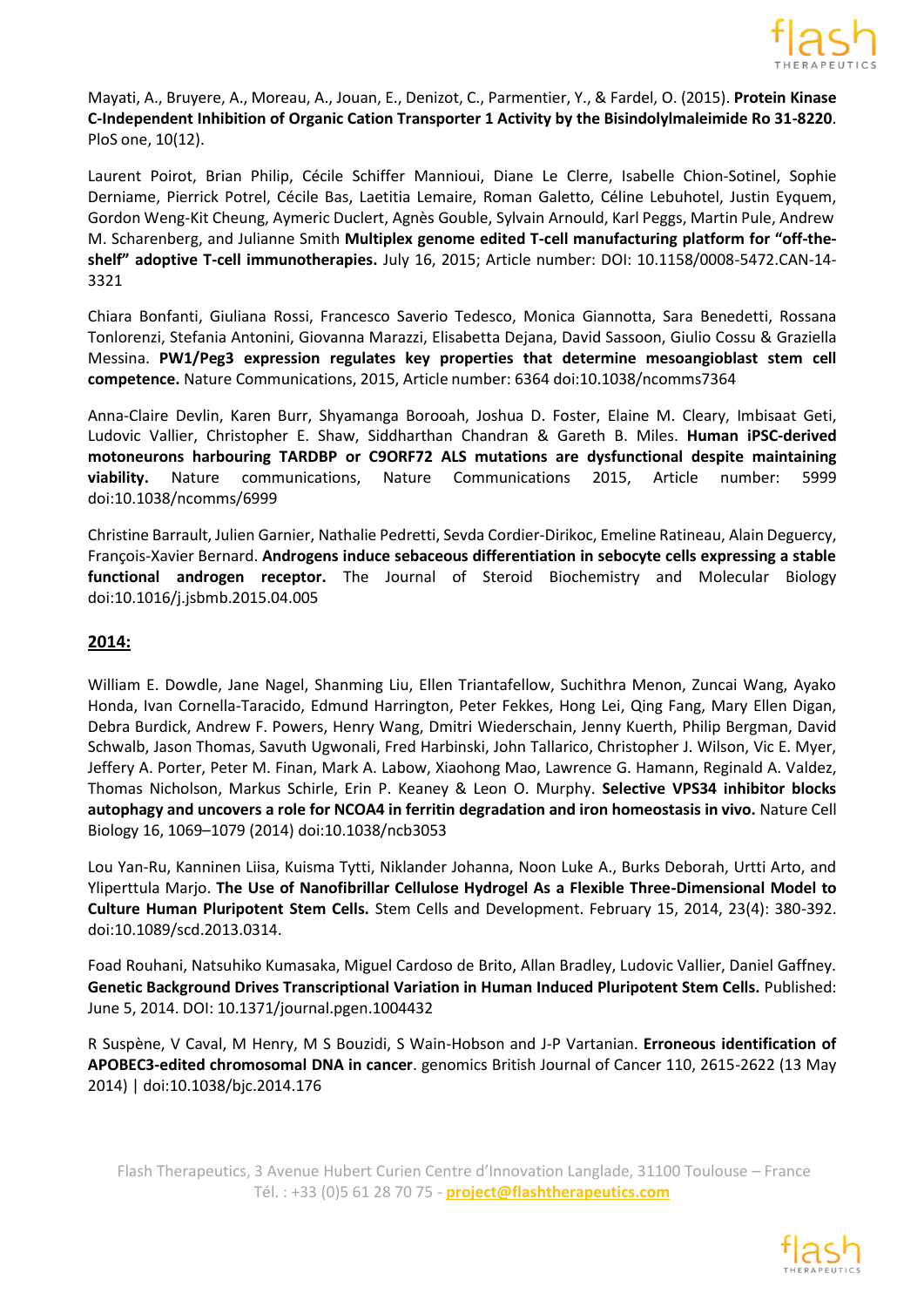

Alessandra De Robertis, Federica Mennillo, Marco Rossi, Silvia Valensin, Patrizia Tunici, Elisa Mori, Nicola Caradonna, Maurizio Varrone, Massimiliano Salerno. **Human Sarcoma Growth Is Sensitive to Small-Molecule Mediated AXIN Stabilization.** Published : May 19, 2014 DOI: 10.1371/journal.pone.0097847

H M Elbadawy, M Gailledrat, C Desseaux, G Salvalaio, E Di Iorio, B Ferrari, M Bertoli, V Barbaro, M Parekh, R Gayon, D Munegato, E Franchin, A Calistri, G Palù, C Parolin, D Ponzin and S Ferrari. **Gene transfer of integration defective anti-HSV-1 meganuclease to human corneas ex vivo.** Gene Therapy (2014) 21, 272– 281; doi:10.1038/gt.2013.82; published online 16 January 2014.

# **2013:**

Bianka Mussil, Rodolphe Suspène, Marie-Ming Aynaud, Anne Gauvrit, Jean-Pierre Vartanian, Simon Wain-Hobson. **Human APOBEC3A Isoforms Translocate to the Nucleus and Induce DNA Double Strand Breaks Leading to Cell Stress and Death.** 2013, DOI: 10.1371/journal.pone.0073641

Guanghua Yang, Karim Si-Tayeb, Sébastien Corbineau, Rémi Vernet, Régis Gayon, Noushin Dianat, Clémence Martinet, Denis Clay, Sylvie Goulinet-Mainot, Gérard Tachdjian, Gérard Tachdjian, Deborah Burks, Ludovic Vallier, Pascale Bouillé, Anne Dubart-Kupperschmitt and Anne Weber. **Integration-deficient lentivectors: an effective strategy to purify and differentiate human embryonic stem cell-derived hepatic progenitors.** *BMC Biology* 2013, 10.1186/1741-7007-11-86.

Ulrik Kristensen, Alexey Epanchintsev, [Marc-Alexander](http://www.pnas.org/search?author1=Marc-Alexander%2BRauschendorf&sortspec=date&submit=Submit) Rauschendorf, [Vincent](http://www.pnas.org/search?author1=Vincent%2BLaugel&sortspec=date&submit=Submit) Laugel, Tinna [Stevnsner,](http://www.pnas.org/search?author1=Tinna%2BStevnsner&sortspec=date&submit=Submit) [Vilhelm A. Bohr,](http://www.pnas.org/search?author1=Vilhelm%2BA.%2BBohr&sortspec=date&submit=Submit) [Frédéric Coin, a](http://www.pnas.org/search?author1=Fr%C3%A9d%C3%A9ric%2BCoin&sortspec=date&submit=Submit)nd [Jean-Marc Egly.](http://www.pnas.org/search?author1=Jean-Marc%2BEgly&sortspec=date&submit=Submit) **Regulatory interplay of Cockayne syndrome B ATPase and stress-response gene** *ATF3* **following genotoxic stress**. 2013, vol. 110 no. 25 Ulrik Kristensen, E2261– E2270, doi: 10.1073/pnas.1220071110

[Mussil](http://www.ncbi.nlm.nih.gov/pubmed?term=Mussil%20B%5BAuthor%5D&cauthor=true&cauthor_uid=23977391) B1, [Suspène](http://www.ncbi.nlm.nih.gov/pubmed?term=Susp%C3%A8ne%20R%5BAuthor%5D&cauthor=true&cauthor_uid=23977391) R, [Aynaud](http://www.ncbi.nlm.nih.gov/pubmed?term=Aynaud%20MM%5BAuthor%5D&cauthor=true&cauthor_uid=23977391) MM, [Gauvrit](http://www.ncbi.nlm.nih.gov/pubmed?term=Gauvrit%20A%5BAuthor%5D&cauthor=true&cauthor_uid=23977391) A, [Vartanian](http://www.ncbi.nlm.nih.gov/pubmed?term=Vartanian%20JP%5BAuthor%5D&cauthor=true&cauthor_uid=23977391) JP, [Wain-Hobson](http://www.ncbi.nlm.nih.gov/pubmed?term=Wain-Hobson%20S%5BAuthor%5D&cauthor=true&cauthor_uid=23977391) S*.* **Human APOBEC3A isoforms translocate to the nucleus and induce DNA double strand breaks leading to cellstress and death**. [PLoSOne.](http://www.ncbi.nlm.nih.gov/pubmed/?term=Human%2BAPOBEC3A%2BIsoforms%2BTranslocate%2Bto%2Bthe%2BNucleus%2Band%2BInduce%2BDNA%2BDouble%2BStrand%2BBreaks%2BLeading%2Bto%2BCell%2BStress%2Band%2BDeath) 2013Aug20;8(8):e73641

De [Robertis](http://www.ncbi.nlm.nih.gov/pubmed?term=De%20Robertis%20A%5BAuthor%5D&cauthor=true&cauthor_uid=23619303) A1, [Valensin](http://www.ncbi.nlm.nih.gov/pubmed?term=Valensin%20S%5BAuthor%5D&cauthor=true&cauthor_uid=23619303) S, [Rossi](http://www.ncbi.nlm.nih.gov/pubmed?term=Rossi%20M%5BAuthor%5D&cauthor=true&cauthor_uid=23619303) M, [Tunici](http://www.ncbi.nlm.nih.gov/pubmed?term=Tunici%20P%5BAuthor%5D&cauthor=true&cauthor_uid=23619303) P, [Verani](http://www.ncbi.nlm.nih.gov/pubmed?term=Verani%20M%5BAuthor%5D&cauthor=true&cauthor_uid=23619303) M, De [Rosa](http://www.ncbi.nlm.nih.gov/pubmed?term=De%20Rosa%20A%5BAuthor%5D&cauthor=true&cauthor_uid=23619303) A, [Giordano](http://www.ncbi.nlm.nih.gov/pubmed?term=Giordano%20C%5BAuthor%5D&cauthor=true&cauthor_uid=23619303) C, [Varrone](http://www.ncbi.nlm.nih.gov/pubmed?term=Varrone%20M%5BAuthor%5D&cauthor=true&cauthor_uid=23619303) M[, Nencini](http://www.ncbi.nlm.nih.gov/pubmed?term=Nencini%20A%5BAuthor%5D&cauthor=true&cauthor_uid=23619303) A, [Pratelli](http://www.ncbi.nlm.nih.gov/pubmed?term=Pratelli%20C%5BAuthor%5D&cauthor=true&cauthor_uid=23619303) [C,](http://www.ncbi.nlm.nih.gov/pubmed?term=Pratelli%20C%5BAuthor%5D&cauthor=true&cauthor_uid=23619303) [Benicchi T,](http://www.ncbi.nlm.nih.gov/pubmed?term=Benicchi%20T%5BAuthor%5D&cauthor=true&cauthor_uid=23619303) [Bakker A,](http://www.ncbi.nlm.nih.gov/pubmed?term=Bakker%20A%5BAuthor%5D&cauthor=true&cauthor_uid=23619303) [Hill J,](http://www.ncbi.nlm.nih.gov/pubmed?term=Hill%20J%5BAuthor%5D&cauthor=true&cauthor_uid=23619303) [Sangthongpitag K,](http://www.ncbi.nlm.nih.gov/pubmed?term=Sangthongpitag%20K%5BAuthor%5D&cauthor=true&cauthor_uid=23619303) [Pendharkar V,](http://www.ncbi.nlm.nih.gov/pubmed?term=Pendharkar%20V%5BAuthor%5D&cauthor=true&cauthor_uid=23619303) [Liu B,](http://www.ncbi.nlm.nih.gov/pubmed?term=Liu%20B%5BAuthor%5D&cauthor=true&cauthor_uid=23619303) [Ng FM,](http://www.ncbi.nlm.nih.gov/pubmed?term=Ng%20FM%5BAuthor%5D&cauthor=true&cauthor_uid=23619303) [Then SW,](http://www.ncbi.nlm.nih.gov/pubmed?term=Then%20SW%5BAuthor%5D&cauthor=true&cauthor_uid=23619303) [Jing Tai S,](http://www.ncbi.nlm.nih.gov/pubmed?term=Jing%20Tai%20S%5BAuthor%5D&cauthor=true&cauthor_uid=23619303) [Cheong](http://www.ncbi.nlm.nih.gov/pubmed?term=Cheong%20SM%5BAuthor%5D&cauthor=true&cauthor_uid=23619303) [SM,](http://www.ncbi.nlm.nih.gov/pubmed?term=Cheong%20SM%5BAuthor%5D&cauthor=true&cauthor_uid=23619303) [He](http://www.ncbi.nlm.nih.gov/pubmed?term=He%20X%5BAuthor%5D&cauthor=true&cauthor_uid=23619303) X, [Caricasole](http://www.ncbi.nlm.nih.gov/pubmed?term=Caricasole%20A%5BAuthor%5D&cauthor=true&cauthor_uid=23619303) A, [Salerno M](http://www.ncbi.nlm.nih.gov/pubmed?term=Salerno%20M%5BAuthor%5D&cauthor=true&cauthor_uid=23619303)*.* **Identification and characterization of a small-molecule inhibitor of Wnt signaling in glioblastoma cells**. [Mol Cancer Ther.](http://www.ncbi.nlm.nih.gov/pubmed/?term=Identification%2Band%2Bcharacterization%2Bof%2Bsmall%2Bmolecule%2Binbitor%2Bof%2BWnt) 2013 Jul;12(7):1180-9

# **2012:**

Holger Braun, Anja Günther-Kern, Klaus Reymann and Brigitte Onteniente. **Neuronal differentiation of human iPS-cells in a rat cortical primary culture.** Acta Neurobiol Exp 2012, 72: 219–229

Patrycja Nzounza, M. Chazal, C. Guedj, A. Schmitt, Jean-Marc Massé, C. Randriamampita, C. Pique, Bertha Cecilia Ramirez. **The Scaffolding Protein Dlg1 Is a Negative Regulator of Cell-Free Virus Infectivity but Not of Cell-to-Cell HIV-1 Transmission in T Cells.** January 17, 2012 DOI: 10.1371/journal.pone.0030130

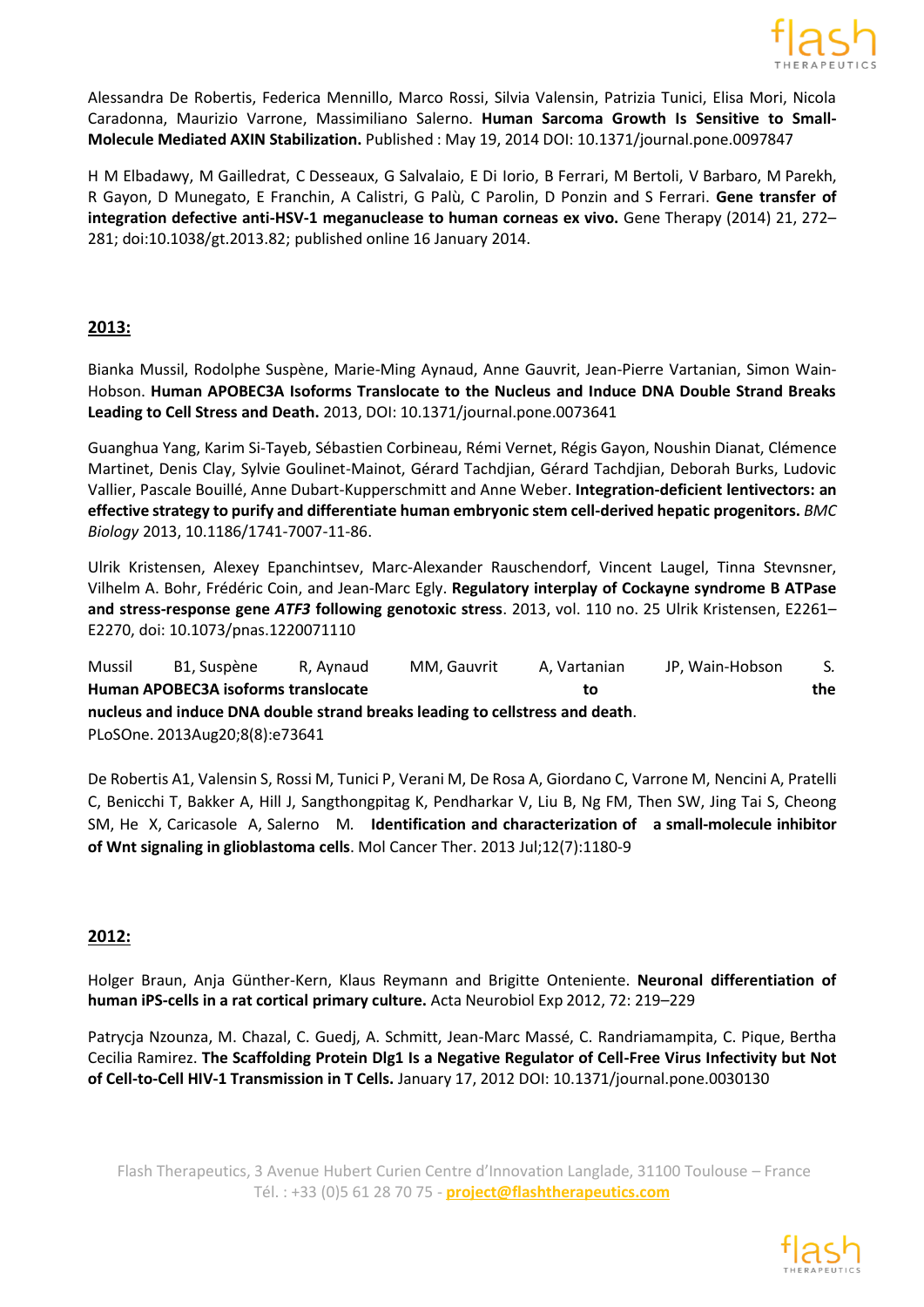

[Polentes](http://www.ncbi.nlm.nih.gov/pubmed?term=Polentes%20J%5BAuthor%5D&cauthor=true&cauthor_uid=22889472) J, [Jendelova](http://www.ncbi.nlm.nih.gov/pubmed?term=Jendelova%20P%5BAuthor%5D&cauthor=true&cauthor_uid=22889472) P, [Cailleret](http://www.ncbi.nlm.nih.gov/pubmed?term=Cailleret%20M%5BAuthor%5D&cauthor=true&cauthor_uid=22889472) M[, Braun](http://www.ncbi.nlm.nih.gov/pubmed?term=Braun%20H%5BAuthor%5D&cauthor=true&cauthor_uid=22889472) H[, Romanyuk](http://www.ncbi.nlm.nih.gov/pubmed?term=Romanyuk%20N%5BAuthor%5D&cauthor=true&cauthor_uid=22889472) N[, Tropel](http://www.ncbi.nlm.nih.gov/pubmed?term=Tropel%20P%5BAuthor%5D&cauthor=true&cauthor_uid=22889472) P, [Brenot](http://www.ncbi.nlm.nih.gov/pubmed?term=Brenot%20M%5BAuthor%5D&cauthor=true&cauthor_uid=22889472) M[, Itier](http://www.ncbi.nlm.nih.gov/pubmed?term=Itier%20V%5BAuthor%5D&cauthor=true&cauthor_uid=22889472) V[, Seminatore](http://www.ncbi.nlm.nih.gov/pubmed?term=Seminatore%20C%5BAuthor%5D&cauthor=true&cauthor_uid=22889472) C, [Baldauf](http://www.ncbi.nlm.nih.gov/pubmed?term=Baldauf%20K%5BAuthor%5D&cauthor=true&cauthor_uid=22889472) [K,](http://www.ncbi.nlm.nih.gov/pubmed?term=Baldauf%20K%5BAuthor%5D&cauthor=true&cauthor_uid=22889472) [Turnovcova K,](http://www.ncbi.nlm.nih.gov/pubmed?term=Turnovcova%20K%5BAuthor%5D&cauthor=true&cauthor_uid=22889472) [Jirak D,](http://www.ncbi.nlm.nih.gov/pubmed?term=Jirak%20D%5BAuthor%5D&cauthor=true&cauthor_uid=22889472) [Teletin M,](http://www.ncbi.nlm.nih.gov/pubmed?term=Teletin%20M%5BAuthor%5D&cauthor=true&cauthor_uid=22889472) [Côme J](http://www.ncbi.nlm.nih.gov/pubmed?term=C%C3%B4me%20J%5BAuthor%5D&cauthor=true&cauthor_uid=22889472)[,Tournois J,](http://www.ncbi.nlm.nih.gov/pubmed?term=Tournois%20J%5BAuthor%5D&cauthor=true&cauthor_uid=22889472) [Reymann K,](http://www.ncbi.nlm.nih.gov/pubmed?term=Reymann%20K%5BAuthor%5D&cauthor=true&cauthor_uid=22889472) [Sykova E,](http://www.ncbi.nlm.nih.gov/pubmed?term=Sykova%20E%5BAuthor%5D&cauthor=true&cauthor_uid=22889472) [Viville S,](http://www.ncbi.nlm.nih.gov/pubmed?term=Viville%20S%5BAuthor%5D&cauthor=true&cauthor_uid=22889472) [Onteniente B](http://www.ncbi.nlm.nih.gov/pubmed?term=Onteniente%20B%5BAuthor%5D&cauthor=true&cauthor_uid=22889472)*. Human induced* **pluripotent stem cells improve stroke outcome and reduce secondary degeneration in the recipient brain**. [Cell Transplant. 2](http://www.ncbi.nlm.nih.gov/pubmed/22889472)012;21(12):2587-602.

# **2011:**

Salaun B., Zitvogel L., Asselin-Paturel C., et al. **TLR3 as a Biomarker for the Therapeutic Efficacy of Double-Stranted RNA in Breast Cancer.** *Cancer Res., 2011; 70:1607-1614*.

# **2010:**

Rashid S. T, Corbineau S, Hannan N, Marciniak S.J, Miranda E, Alexander G, Huang-Doran I, Griffin J, Ahrlund-Richter L, Skepper J, Semple R, Weber A, Lomas D. A, Vallier L. **Modeling inherited metabolic disorders of the liver using human induced pluripotent stem cells.** J Clin Invest., 2010, **120** (9), 3127-3136.

Weber A, Touboul T, Mainot S, Branger J, Mahieu-Caputo D. **Human Foetal Hepatocytes: Isolation, Characterization, and Transplantation.** In: Hepatocytes, Methods and protocols, Series: Methods in Molecular Biology, Springer, 2010, vol. 680.

Lapillonne H, Kobari L, Mazurier C, Tropel P, Giarratana M-C, Zanella-Cleon I, Kiger L, Wattenhofer-Donze M, Puccio H, Hebert N, Francina A, Andreu G, Viville S, and Douay L. **Red blood cells generation from human induced pluripotent stem cells: perspectives for transfusion medicine.** Haematologica. 2010, **95** (10), 1651- 1659. RNA interference: Table of suppliers. Nature, 2010, 464, 1229-1230.

Conforti R, Ma Y, Morel Y, Paturel C, Terme M, Viaud S, Ryffel B, Ferrantini M, Uppaluri R, Schreiber R, Combadière, Chaput N, André F, Kroemer G, **Zitvogel L. Opposing Effects of Toll-like Receptor (TLR3) Signaling in Tumors Can Be Therapeutically Uncoupled to Optimize the Anticancer Efficacy of TLR3 Ligands.** *Cancer Res., 2010,* **70**: 490-500.

Touboul T, Hannan, N, Corbineau S, Martinez A, Martinet C, Branchereau S, Mainot S, Strick-Marchand H, Pedersen R, DiSanto J, Weber A, Vallier L. **Generation of functional hepatocytes from human embryonic stem cells under chemically defined conditions that recapitulate liver development.** Hepatology, 2010, **51** (5), 1754-1765.

#### **2009:**

Dagher I, Nguyen TH, Groyer-Picard MT, Lainas P, Mainot S, Guettier C, Pariente D, Franco D, Weber A. Efficient hepatocyte engraftment and long-term transgene expression after reversible portal embolization in nonhuman primates. Hepatology, 2009, 49 (3): 950-959.

Flash Therapeutics, 3 Avenue Hubert Curien Centre d'Innovation Langlade, 31100 Toulouse – France Tél. : +33 (0)5 61 28 70 75 - **project@flashtherapeutics.com**